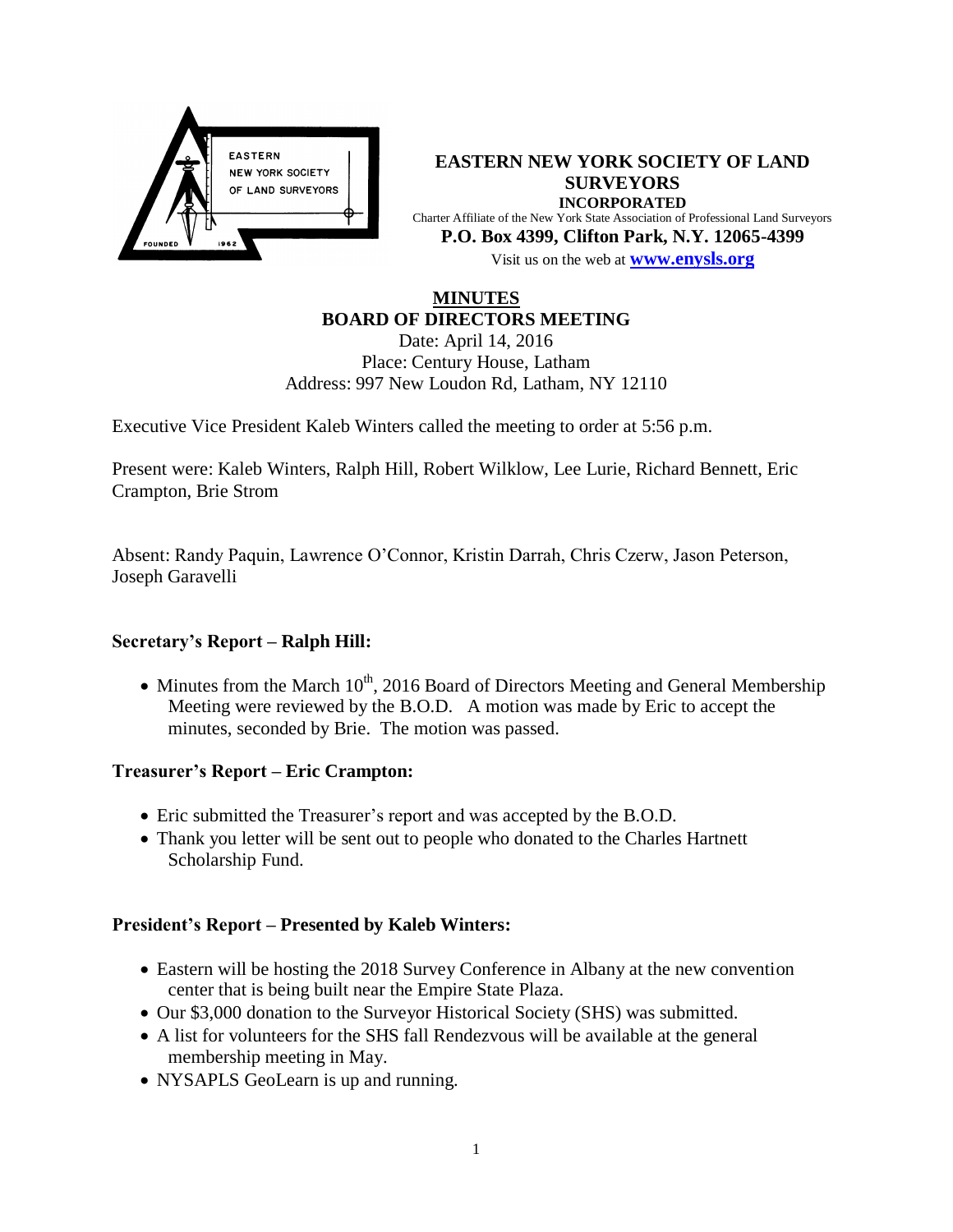## **Executive Vice President's Report –Kaleb Winters:**

- Mentioned changes to the frequently asked questions of the NYS Office of Professions.
- There was a Times Union article that mentions the NYSAPLS 2018 conference.
- NYSAPLS BOD meetings will travel to regional areas.
- NYSAPLS Legislative looking to change MWBE requirements for publicly funded projects.
- NYSAPLS Membership Committee looking to simplify membership types.
- At the NYSAPLS main office Heather Firetog was promoted and they will be looking for a part time employee.
- NYS Assembly and Senate passed a resolution for Surveyors Week.
- NYSAPLS Legislative Committee is discussing changing the path to licensure with NYSSPE.

#### **Vice President's Report – Kristin Darrah:**

- Was at Paul Smith's College and will give a report at the next meeting.
- Paul Cooney will tentatively speak at the next general membership meeting.

### **STANDING COMMITTEES:**

Constitution & By-laws: Larry O'Connor, Bill Schraa, Ralph Hill and Randy Paquin:

No Report

Continuing Education: Jody Lounsbury, Chuck Lent and Larry O'Connor:

No Report

Ethics: Jim Vianna, Jeff Ostertag and Kevin Rounds:

No Report

Finance: Bill Darling and Chris Czerw:

No Report

Legislative: Larry O'Connor:

No Report